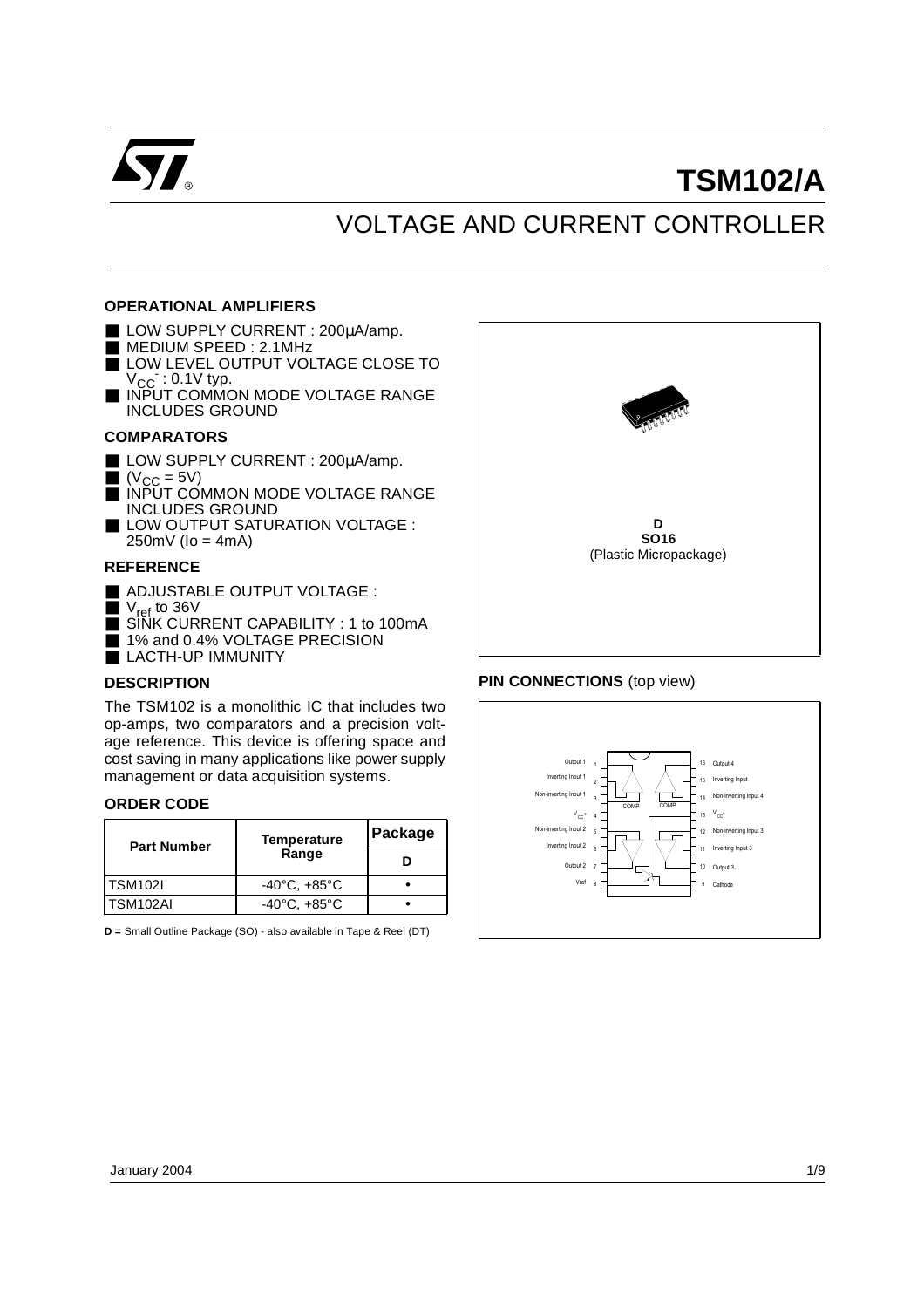### **ABSOLUTE MAXIMUM RATINGS**

| Symbol            | <b>Parameter</b>                       | Value           | Unit          |
|-------------------|----------------------------------------|-----------------|---------------|
| $V_{\rm CC}$      | DC supply Voltage                      | 36              | v             |
| $V_{\text{id}}$   | <b>Differential Input Voltage</b>      | 36              |               |
| $V_{i}$           | Input Voltage                          | $-0.3$ to $+36$ |               |
| l <sub>Oper</sub> | Operating Free-air Temperature Range   | $-40$ to $+125$ | °C            |
|                   | Maximum Junction Temperature           | 150             | °C            |
|                   | Thermal Resistante Junction to Ambient | 150             | $\degree$ C/W |

### **ELECTRICAL CHARACTERISTICS**

 $V_{CC}$ <sup>+</sup> = 5V,  $V_{CC}$  = 0V, T<sub>amb</sub> = 25°C (unless otherwise specified)

| Symbol          | <b>Parameter</b>                                                                               | Min. | Typ | Max.             | Unit |
|-----------------|------------------------------------------------------------------------------------------------|------|-----|------------------|------|
| <sub>I</sub> CC | <b>Total Supply Current</b><br>$\mathsf{I}_{\mathsf{min.}}$ $\geq$<br>'amb <sup>⇒</sup><br>max |      | 0.8 | . .<br>ں. ا<br>- | mA   |

## **OPERATIONAL AMPLIFIER**

 $V_{CC}^+$  = 5V,  $V_{CC}$  = GND, R1 connected to  $V_{CC/2}$ ,  $T_{amb}$  = 25°C (unless otherwise specified)

| Symbol           | <b>Parameter</b>                                                                                                           | Min.                                                               | Typ.           | Max.       | Unit      |
|------------------|----------------------------------------------------------------------------------------------------------------------------|--------------------------------------------------------------------|----------------|------------|-----------|
| $V_{i0}$         | Input Offset Voltage<br>$T_{min} \leq T_{amb} \leq T_{max}$                                                                |                                                                    | 1              | 4.5<br>6.5 | mV        |
| $DV_{io}$        | Input Offset Voltage Drift                                                                                                 |                                                                    | 10             |            | µV/°C     |
| $I_{ib}$         | Input Bias Current<br>$T_{min} \leq T_{amb} \leq T_{max}$                                                                  |                                                                    | 20             | 100<br>200 | nA        |
| $I_{\text{io}}$  | Input Offset Current<br>$T_{min} \leq T_{amb} \leq T_{max}$                                                                |                                                                    | 5              | 20<br>40   | nA        |
| $A_{vd}$         | Large Signal Voltage Gain<br>R1=10k, $V_{cc}$ <sup>+</sup> = 30V, $V_0$ = 5V to 25V<br>$T_{min} \leq T_{amb} \leq T_{max}$ | 50<br>25                                                           | 100            |            | V/mV      |
| <b>SVR</b>       | Supply Voltage Rejection Ratio<br>$V_{cc}$ = 5V to 30V                                                                     | 80                                                                 | 100            |            | dB        |
| $V_{\text{icm}}$ | Input Common Mode Rejection Ratio<br>$T_{min} \leq T_{amb} \leq T_{max}$                                                   | $(V_{cc})$ to $(V_{cc}^+)$ -1.8<br>$(V_{cc})$ to $(V_{cc}^+)$ -2.2 |                |            | $\vee$    |
| <b>CMR</b>       | Common Mode Rejection Ratio<br>$V_{cc}$ <sup>+</sup> = 30V, Vicm = 0V to $(V_{cc}$ <sup>+</sup> ) -1.8                     | 70                                                                 | 90             |            | dB        |
| $I_{\rm sc}$     | <b>Output Short Circuit Current</b><br>$V_{\text{id}} = \pm 1 \text{V}$ , $V_{\text{o}} = 2.5 \text{V}$<br>Source<br>Sink  | 3<br>3                                                             | 6<br>6         |            | mA        |
| $V_{OH}$         | High Level Output Voltage<br>$R_1 = 10k\Omega$<br>$V_{cc}$ <sup>+</sup> = 30V<br>$T_{min} \leq T_{amb} \leq T_{max}$       | 27<br>26                                                           | 28             |            | $\vee$    |
| $V_{OL}$         | Low Level Output Voltage<br>$R_1 = 10k\Omega$<br>$T_{min} \leq T_{amb} \leq T_{max}$                                       |                                                                    | 100            | 150<br>210 | mV        |
| <b>SR</b>        | Slew Rate<br>$V_{cc} = \pm 15V$<br>$V_i = \pm 10V$ , R <sub>L</sub> = 10k $\Omega$ , C <sub>l</sub> = 100pF                | 1.6                                                                | $\overline{c}$ |            | $V/\mu s$ |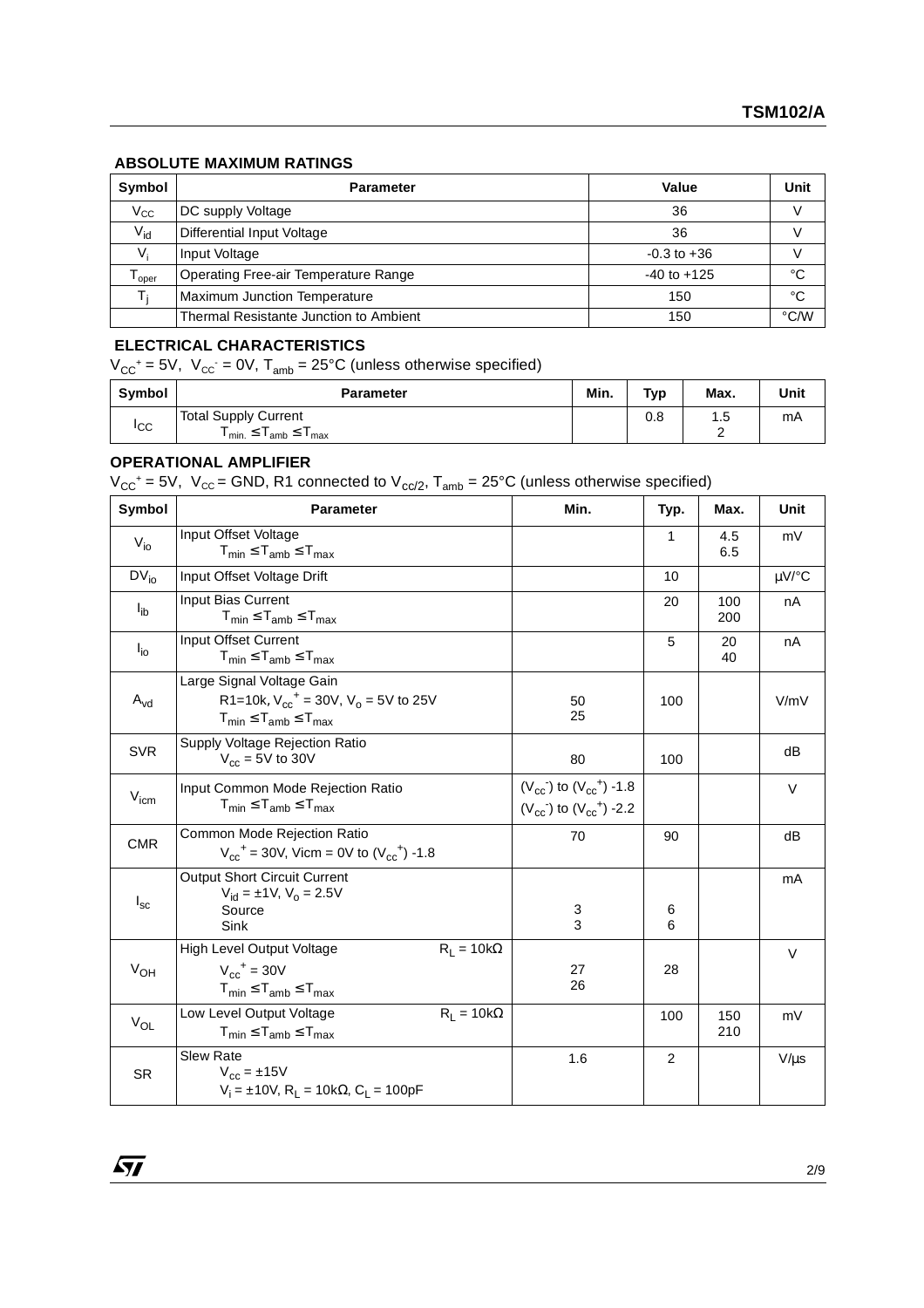| Symbol     | <b>Parameter</b>                                                         | Min. | Typ. | Max. | Unit                   |
|------------|--------------------------------------------------------------------------|------|------|------|------------------------|
| <b>GBP</b> | Gain Bandwidth Product<br>$R_1 = 10k\Omega$ , $C_1 = 100pF$ , f = 100kHZ | 1.4  | 2.1  |      | <b>MHz</b>             |
| Øm         | <b>Phase Margin</b><br>$R_1 = 10k\Omega$ , $C_1 = 100pF$                 |      | 45   |      | Degrees                |
| <b>THD</b> | <b>Toatal Harmonic Distortion</b>                                        |      | 0.05 |      | %                      |
| $e_n$      | Equivalent Input Noise Voltage<br>$f = 1kHz$                             |      | 29   |      | $\frac{nV}{\sqrt{Hz}}$ |

## **COMPARATORS**

 $V_{CC}^+$  = 5V,  $V_{CC}$  = Ground, T<sub>amb</sub> = 25°C (unless otherwise specified)

| Symbol            | <b>Parameter</b>                                                                                                               | Min.          | <b>Typ</b> | Max.                                                   | Unit     |
|-------------------|--------------------------------------------------------------------------------------------------------------------------------|---------------|------------|--------------------------------------------------------|----------|
| $V_{i0}$          | Input Offset Voltage<br>$T_{min} \leq T_{amb} \leq T_{max}$                                                                    |               |            | 5<br>9                                                 | mV       |
| $I_{io}$          | Input Offset Current<br>$T_{min} \leq T_{amb} \leq T_{max}$                                                                    |               |            | 50<br>150                                              | nA       |
| $I_{ib}$          | Input Bias Current<br>$T_{min} \leq T_{amb} \leq T_{max}$                                                                      |               |            | 250<br>400                                             | nA       |
| $I_{OH}$          | <b>High Level Output Current</b><br>$V_{\rm id}$ = 1V, $V_{\rm cc}$ = $V_{\rm o}$ = 30V<br>$T_{min} \leq T_{amb} \leq T_{max}$ |               | 0.1        | 1                                                      | nA<br>μA |
| $V_{OL}$          | Low Level Output Voltage<br>$V_{\rm id} = -1V$ , $I_{\rm sink} = 4mA$<br>$T_{min} \leq T_{amb} \leq T_{max}$                   |               | 250        | 400<br>700                                             | mV       |
| $A_{\text{vd}}$   | Large Signal Voltage Gain<br>R1 = 15k, $V_{cc}$ = 15V, $V_0$ = 1 to 11V                                                        |               | 200        |                                                        | V/mV     |
| I <sub>sink</sub> | <b>Output Sink Current</b><br>$V_{\text{id}} = -1V$ , $V_{\text{o}} = 1.5V$                                                    | 6             | 16         |                                                        | mA       |
| $V_{\text{icm}}$  | Input Common Mode Voltage Range<br>$T_{\text{min}} \leq T_{\text{amb}} \leq T_{\text{max}}$                                    | 0<br>$\Omega$ |            | $V_{cc}$ <sup>+</sup> -1.5<br>$V_{cc}$ <sup>+</sup> -2 | $\vee$   |
| $V_{\text{id}}$   | <b>Differential Input Voltage</b>                                                                                              |               |            | $V_{cc}$ <sup>+</sup>                                  | $\vee$   |
| $t_{re}$          | Response Time 1)<br>R1 = 5.1k to $V_{cc}^+$ , $V_{ref}$ = 1.4V                                                                 |               | 1.3        |                                                        | μs       |
| $t_{rel}$         | Large Signal Response Time<br>$V_{ref}$ = 1.4V, Vi = TTL, R1 = 5.1k to $V_{cc}$ <sup>+</sup>                                   |               | 300        |                                                        | ns       |

The response time specified is for 100mV input step with 5mV overdrive.<br>For larger overdrive signals, 300ns can be obtained.

### **VOLTAGE REFERENCE**

| Symbol   | <b>Parameter</b>         | Value                  | Unit |
|----------|--------------------------|------------------------|------|
| $V_{KA}$ | Cathode to Anode Voltage | V <sub>ref</sub> to 36 |      |
| Ιk       | Cathode Current          | 1 to 100               | mA   |

 $\sqrt{27}$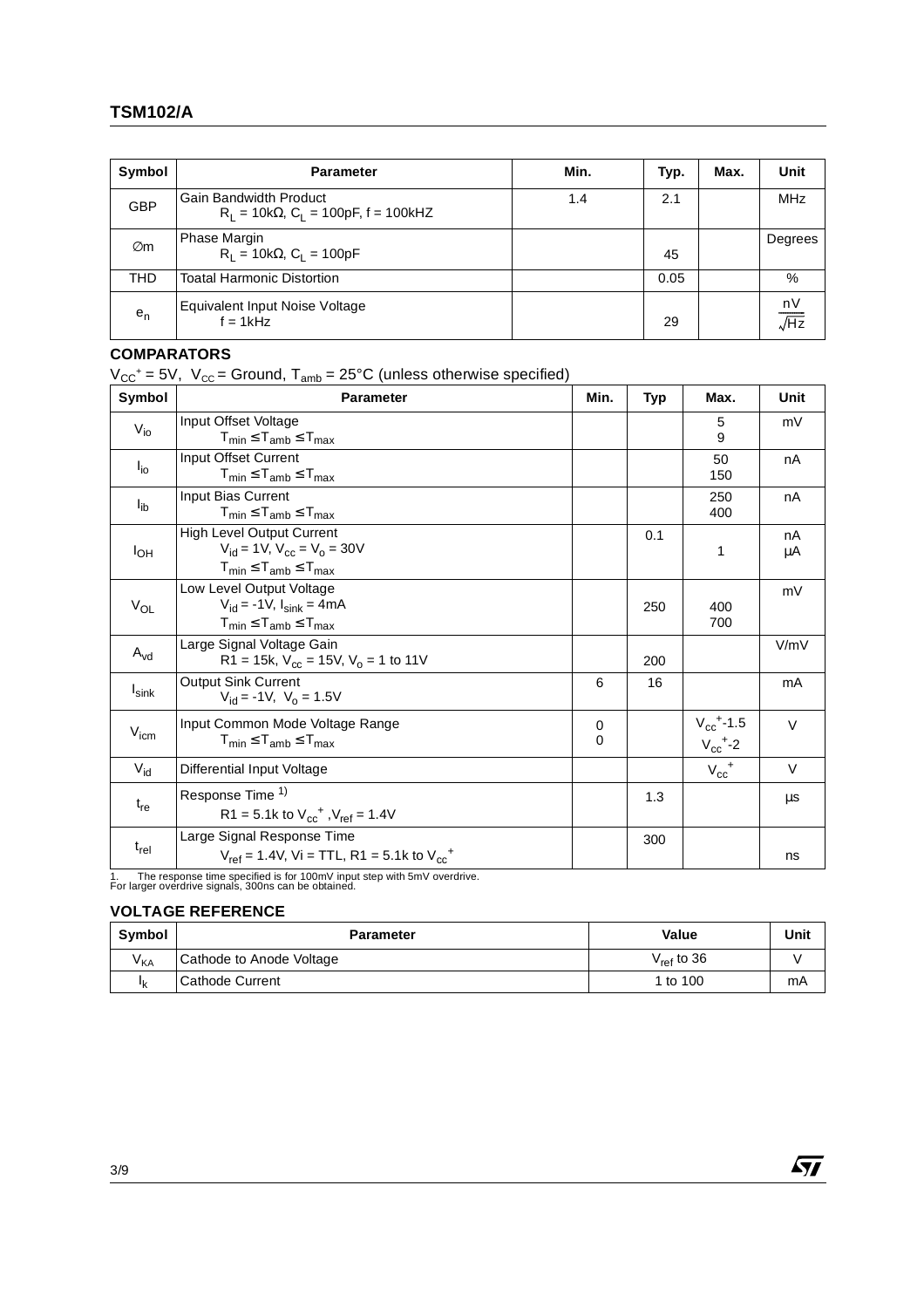## **ELECTRICAL CHARACTERISTICS**

Tamb = 25°C (unless otherwise specified)

| ann<br>Symbol                                                  | <b>Parameter</b>                                                                                                                                                              | Min.           | Typ            | Max.           | Unit   |
|----------------------------------------------------------------|-------------------------------------------------------------------------------------------------------------------------------------------------------------------------------|----------------|----------------|----------------|--------|
| $V_{ref}$                                                      | Reference Input Voltage -(figure1)- $T_{amb} = 25^{\circ}C$<br>TSM102, $V_{KA} = V_{ref}$ , $I_{K} = 10mA$<br>TSM102A, $V_{KA} = V_{ref}$ , $I_{K} = 10mA$                    | 2.475<br>2.490 | 2.500<br>2.500 | 2.525<br>2.510 | $\vee$ |
| $\Delta V_{ref}$                                               | Reference Input Voltage Deviation Over<br>Temperature Range -(figure1, note <sup>1)</sup> )<br>$V_{KA} = V_{ref}$ , $I_K = 10mA$ , $T_{min} \le T_{amb} \le T_{max}$          |                | $\overline{7}$ | 30             | mV     |
| $\Delta V_{ref}$<br>$\Delta T$                                 | Temperature Coefficient of Reference Input Voltage - note <sup>2)</sup><br>$V_{KA} = V_{ref}$ , $I_K = 10mA$ , $T_{min} \le T_{amb} \le T_{max}$                              |                | ±22            | ±100           | ppm/°C |
| $\Delta\rm{V}_{\rm{ref}}$<br>$\overline{\Delta V}_{\text{KA}}$ | Ratio of Change in Reference Input Voltage to Change in Cath-<br>ode to Anode Voltage - (figure2)<br>$I_K = 10 \text{mA}, \Delta V_{KA} = 36 \text{ to } 3V$                  |                | $-1.1$         | $-2$           | mV/V   |
| Iref                                                           | Reference Input Current - (figure2)<br>$I_K$ = 10mA, R1 = 10k $\Omega$ , R2 = $\infty$<br>$T_{amb} = 25^{\circ}C$<br>$T_{\text{min}} \leq T_{\text{amb}} \leq T_{\text{max}}$ |                | 1.5            | 2.5<br>3       | μA     |
| $\Delta$ Iref                                                  | Reference Input Current Deviation Over<br>Temperature Range -(figure2)<br>$I_K = 10 \text{mA}, R1 = 10 \text{k}\Omega, R2 = \infty$<br>$T_{min} \leq T_{amb} \leq T_{max}$    |                | 0.5            | 1              | μA     |
| I <sub>min</sub>                                               | Minimum Cathode Current for Regulation - (figure 1)<br>$V_{KA} = V_{ref}$                                                                                                     |                | 0.5            |                | mA     |
| loff                                                           | Off-State Cathode Current - (figure3)                                                                                                                                         |                | 180            | 500            | nA     |

1. ∆V<sub>ref</sub> is defined as the difference between the maximum and minimum values obtained over the full temperature range.<br>∆Vref= Vref max. - Vref min

2. The temperature coefficient is defined as the slopes (positive and negative) of the voltage vs temperature limits whithin<br>which the reference voltage is guaranteed.

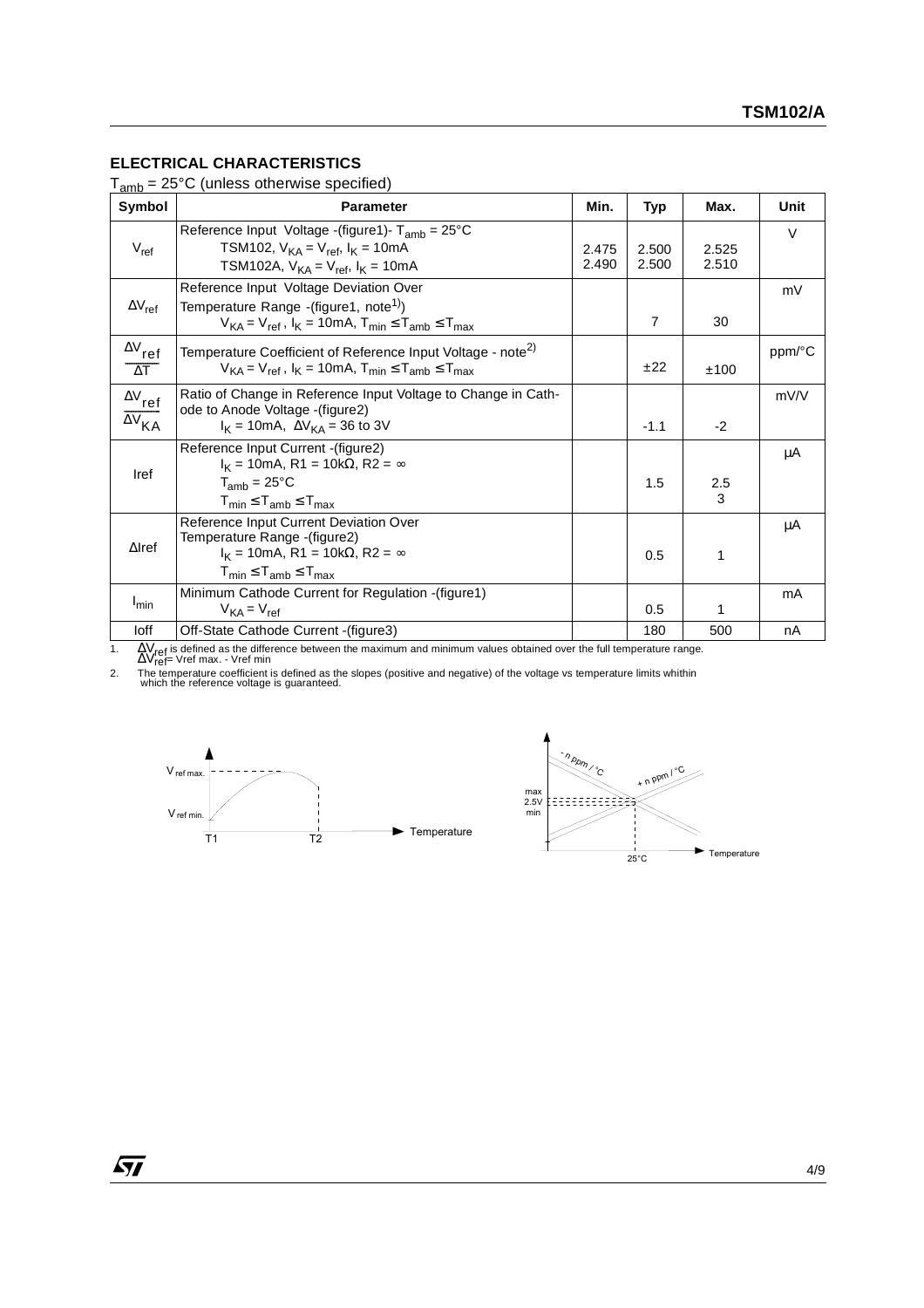## **TSM102/A**

## **Figure 1 : Test Circuit for**  $V_{KA} = V_{ref}$



**Figure 2 : Test Circuit for**  $V_{KA}$  **>**  $V_{ref}$ 



Figure 3 : Test Circuit for I<sub>off</sub>



 $\sqrt{M}$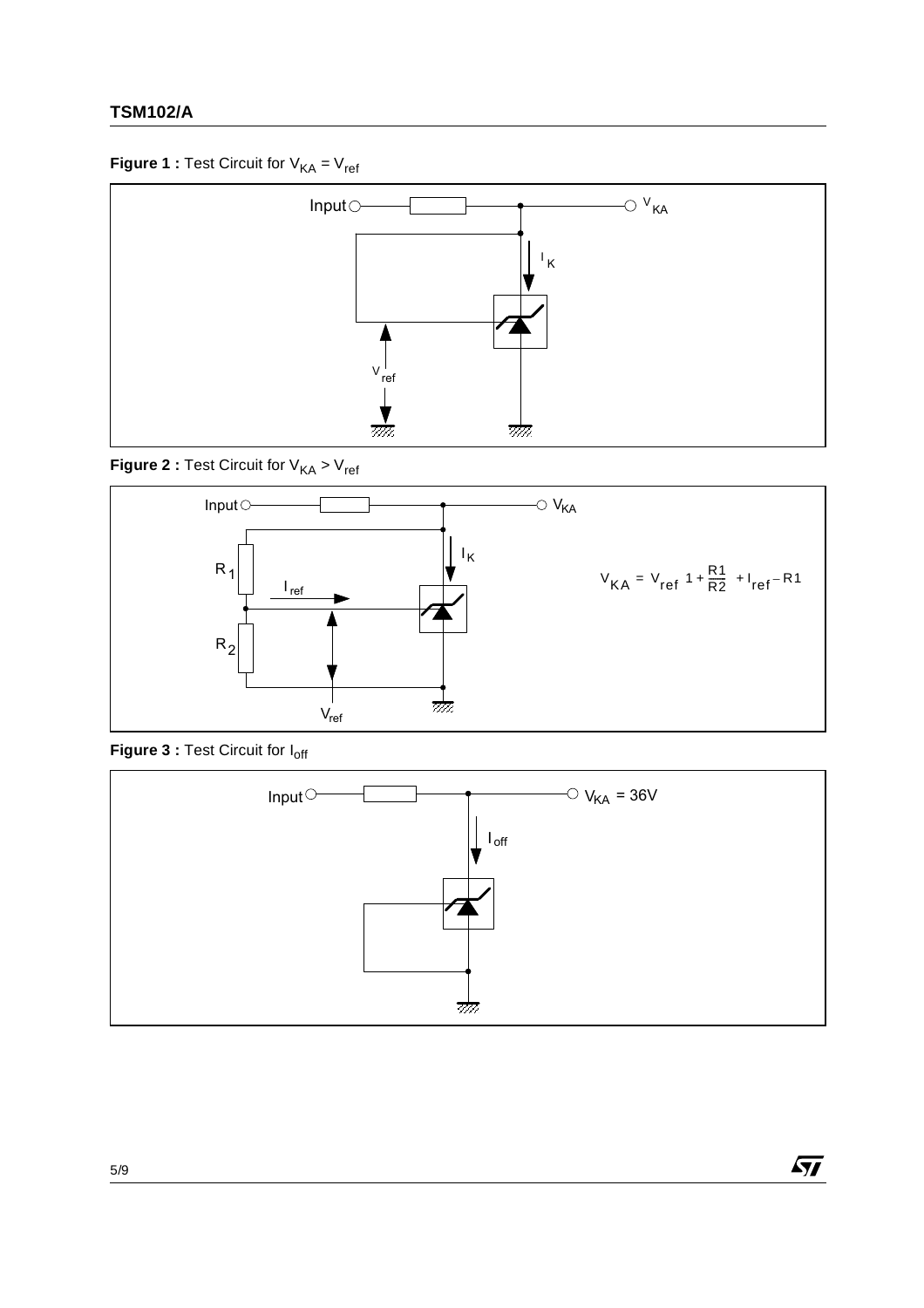# APPLICATION NOTE

## A BATTERY CHARGER USING THE TSM102

This application note explains how to use the TSM102 in an SMPS-type battery charger which features :

- Voltage Control
- Current Control
- Low Battery Detection and End Of Charge **Detection**

#### **Figure 1:** TSM102 Pinout

#### **1 - TSM102 PRESENTATION**

The **TSM102** integrated circuit includes two Operational Amplifiers, two Comparators and one adjustable precision Voltage Reference (2.5V to 36V, 0.4% or 1%).

TSM102 can sustain up to 36V power supply voltage.



### **2 - APPLICATION CONTEXT AND PRINCIPLE OF OPERATION**

In the battery charging field which requires ever increasing performances in more and more reduced space, the TSM102A provides an attractive solution in terms of PCB area saving, precision and versatility.

Figure 2 shows the secondary side of a battery charger (SMPS type) where TSM102A is used in optimised conditions : the two Operational Amplifiers perform current and voltage control, the two Comparators provide "End of Charge" and "Low Battery" signals and the Voltage Reference ensures precise reference for all measurements.

The TSM102A is supplied by an auxiliary power supply (forward configuration - D7) regulated by a bipolar transistor and a zener diode on its base (Q2 and DZ), and smoothed by the capacitors C3 and C4. R15 polarizes the base of the transistor and at the same time limits the current through the zener diode during regulation mode of the auxiliary power supply.

The current and voltage regulations are made thanks to the two Operational Amplifiers.

The first amplifier senses the current flow through the sense resistor Rs and compares it with a part of the reference voltage (resistor bridge R7, R8, R9). The second amplifier compares the reference voltage with a part of the charger's output (resistor bridge R1, R2, R3).

When either of these two operational amplifiers tends to lower its ouput, this linear information is propagated towards the primary side via two ORing diodes (D1, D2) and an optocoupler (D3). The compensation loops of these regulation functions are ensured by the capacitors C1 and C2.

*k*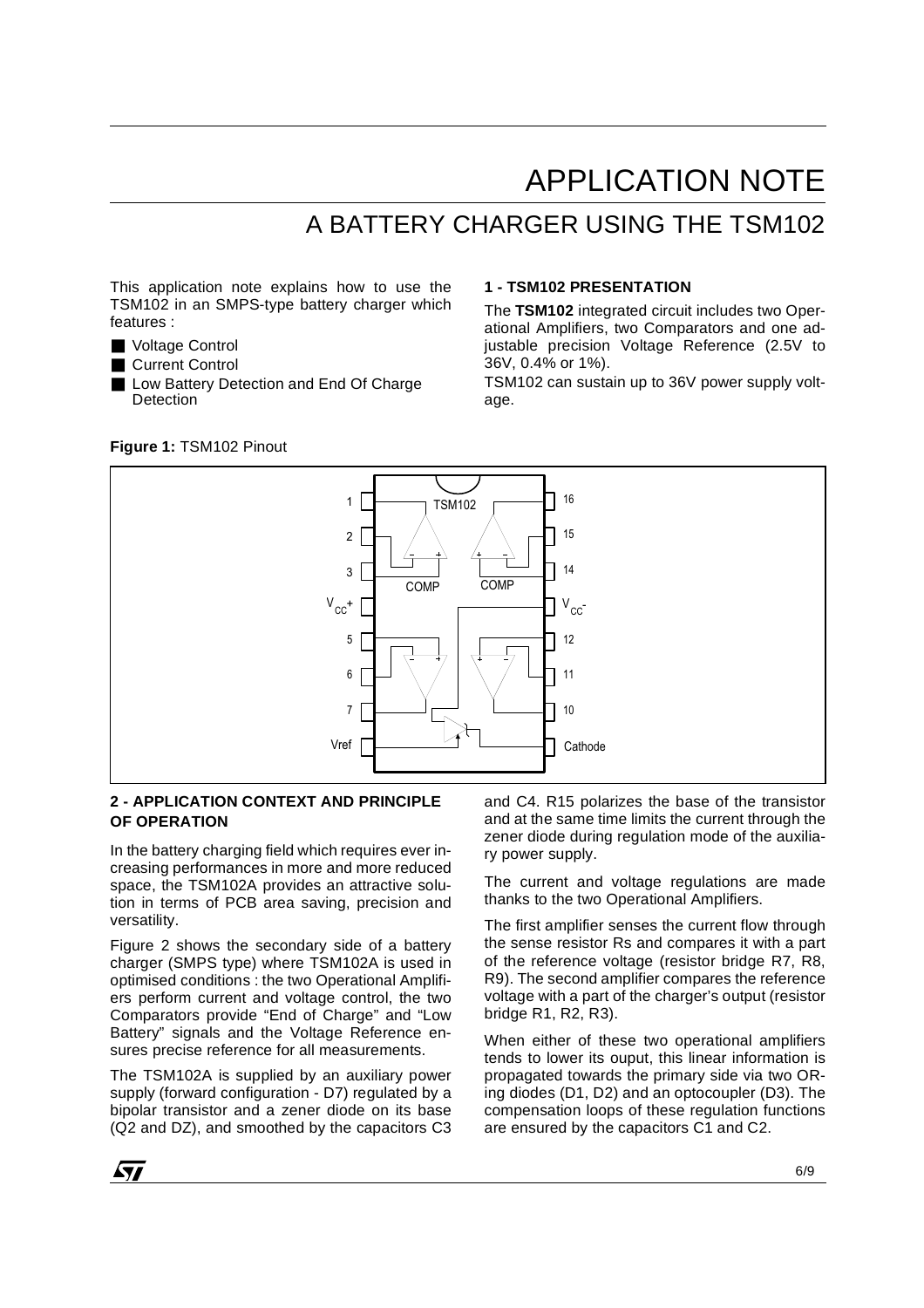



The first comparator ensures the "Low Battery" signal generation thanks to the comparison of a part of the charger's output voltage (resistor bridge R17, R19) and the reference voltage. Proper hysteresis is given thanks to R20. An improvement to the chargers security and to the battery's life time optimization is achieved by lowering the current control measurement thanks to Q1 that shunts the resistor R9 when the battery's voltage is below the "Low Battery" level.

The second comparator ensures the "End of Charge" signal generation thanks to the comparison of a part of the charger's output voltage (resistor bridge R1, R2, R3) and the reference voltage. When either of these two signals is active, the corresponding LED is polarized for convenient visualization of the battery status.

### **3 - CALCULATION OF THE ELEMENTS**

All the components values have been chosen for a two-Lithium-Ion batteries charge application :

- Current Control : 720mA (Low Battery current control : 250mA)
- Voltage Control:  $8.4V = 2x 4.2V$
- Low Battery : 5.6V (=  $2x 2.5V + 0.6V$ )
- End of Charge :  $8.3V$  (=  $2x$  4.15V)

### **Current Control :**

The voltage reference is polarized thanks to the R4 resistor (2.5mA), and the cathode of the reference gives a fixed 2.500V voltage.

 $I = U / R = [V_{ref}(R8 + R9) / (R7 + R8 + R9)] / Rs$  = [2.5 x (390 + 820) / (10000 + 390 + 820)] / 0.375 = 720mA

### **I = 720mA**

**P =** power dissipation through the sense resistor = R I2 = 0.375 x 0.7202 = **194mW**

In case of "Low Battery" conditions, the current control is lowered thanks to the following equation :

$$
I = U / R = [V_{ref} R8 / (R7 + R8)] / Rs
$$
  
= [2.5 x 390 / (10000 + 390)] / 0.375  
= 250 mA

**I (LoBatt) = 250mA**

### **Voltage Control :**

$$
V_{\text{out}} = V_{\text{ref}} / [ R2 / (R1 + R2 + R3) ]
$$
  
= 2.5 / [ 56 / (131.5 + 56 + 0.68) ]  
= 8.400 V

$$
V_{\text{out}} = 8.400 V
$$

### **Low Battery signal :**

If R5 = 0
$$
\Omega
$$
 and R6 = open :  
\n $V_{out}(LoBatt) = Vref / [R19 / (R17 + R19)]$   
\n= 2.5 / [10 / (12.4 + 10)]  
\n= 5.6V  
\n $V_{out}(LoBatt) = 5.6V$ 

### **End of Charge signal :**

$$
V_{out}(EOC) = Vref / [(R2 + R3) / (R1 + R2 + R3)]
$$
  
= 2.5 / [(56 + 0.68) / (131.5 + 56 + 0.68)]  
= 8.300V  

$$
V_{out} (EOC) = 8.300V
$$

47/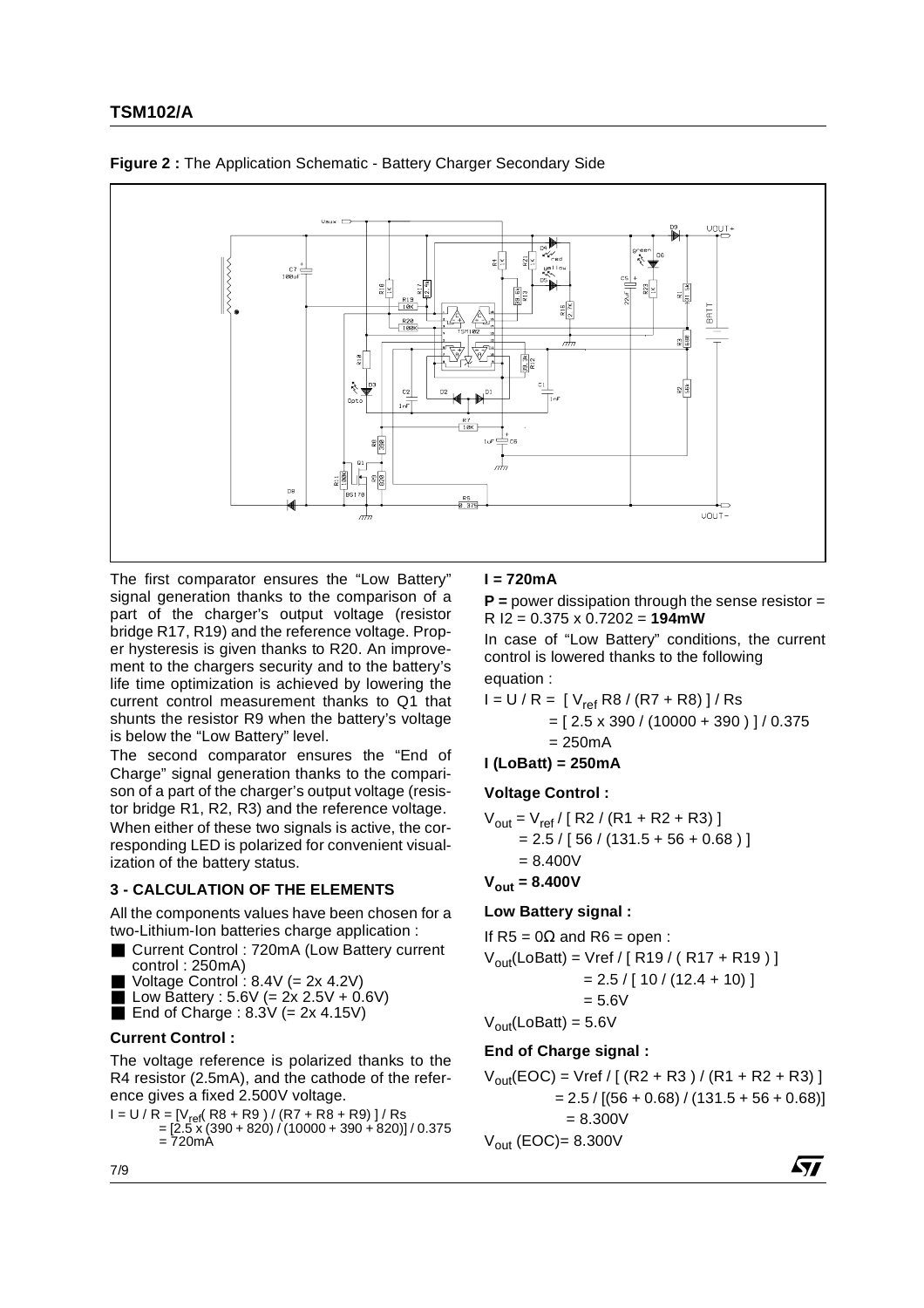### **Notes:**

The current control values must be chosen in accordance with the elements of the primary side. The performances of the battery charger in their globality are highly dependent on the adequation of the primary and the secondary elements.

The addition of the diode D9 is necessary to avoid dramatic discharge of the battery cells in case of the charger disconnection from the mains voltage, and therefore, the voltage measurement is to be operated on the cathode side of the diode not to take its voltage drop into account. The total bridge value of R1, R2, R3 must ensure low battery discharge if the charger is disconnected from main, but remains connected to the battery by mistake.

The chosen values impose a 44µA discharge current max.

R12 and R13 are the equivalent resistors seen from the opamp and from the comparator.

A hysteresis resistor can be connected to the "End Of Charge" comparator to ensure proper hysteresis to this signal, but this resistor must be chosen carefully not to degrade the output voltage precision. It might be needed to impose unidirectionnal hysteresis (by inserting a diode on the positive feedback of the comparator).

Figure 3 shows how to use the integrated Voltage Reference to build a precise Power Supply for the TSM102A (and other components if necessary). Pin 8 remains the reference for all voltage measurements for the rest of the application.



**Figure 3 :** A precise power supply for the TSM102A and other components